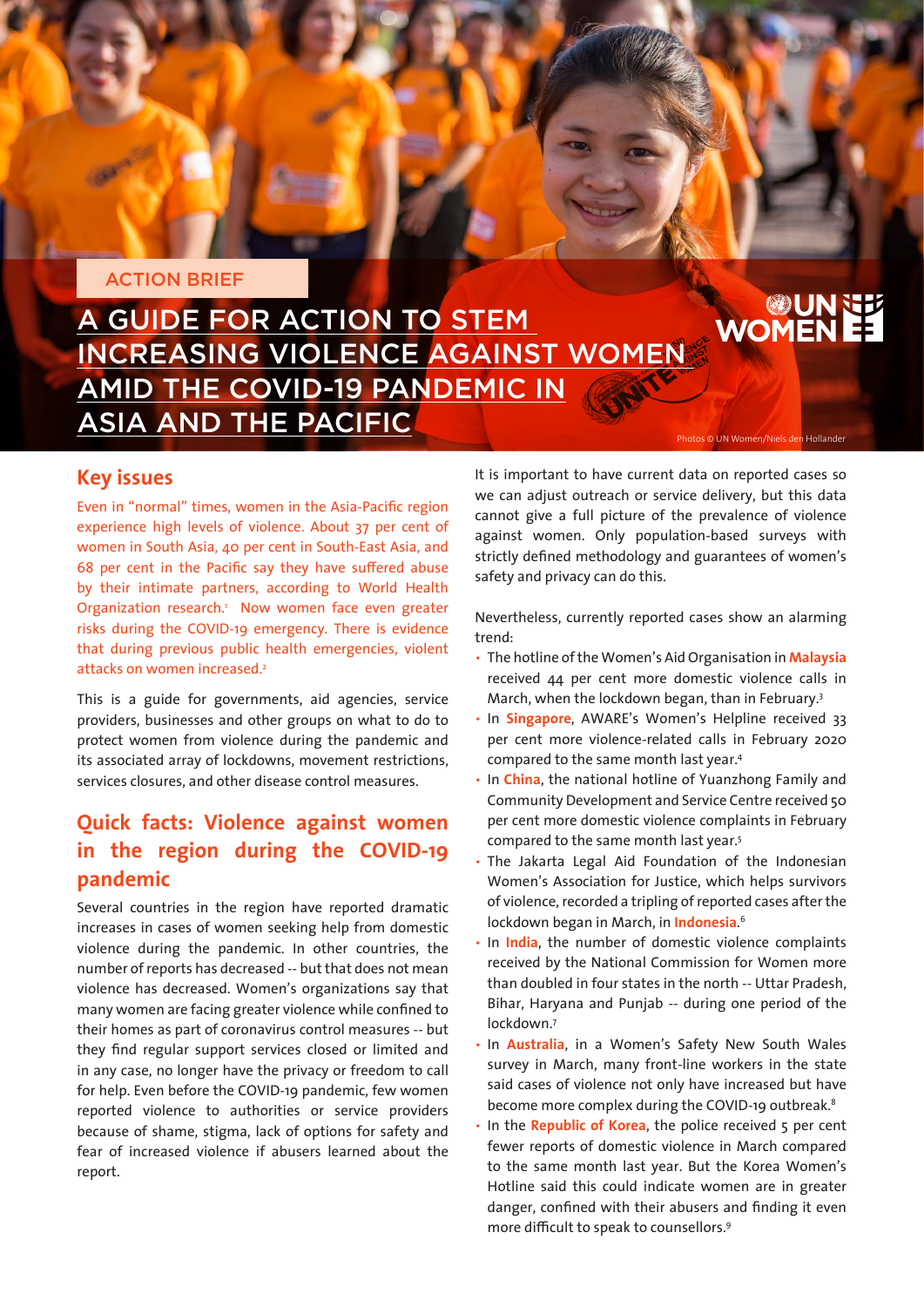## **Emerging issues**

The COVID-19 pandemic has put women and children at greater risk of violence as their movements are restricted and protection systems are weakened.<sup>10</sup> A trend is unfolding across Asia and the Pacific: Violence is worsening for many women who are trapped at home with an abusive partner or family member and less able to call or go out to get help – and at a time when service providers are less available.

Survivors of violence can find it difficult to access health care due to movement restrictions, closed clinics and overburdened health services.<sup>11</sup> Epidemics can divert health-care resources away from services for survivors of violence.<sup>12</sup> And fear of infection or mistreatment can deter survivors from seeking health care.<sup>13</sup>

To resolve the problem, we must take into account the varied characteristics and situations of different women -- age, ethnicity, socioeconomic class, migrant status, race, disabilities and other factors that influence how women are affected by the pandemic and how they experience violence. A comprehensive response must include steps to protect all women and girls, ensuring no one is left behind.

For instance, due to lockdowns and closures of businesses, women migrant workers are facing increased risks of sexual and other violence while returning to their home countries, especially in quarantine facilities and at the hands of border police and armed guards. Those who still have their jobs face increased risks in their workplaces.

People's tendency to blame outsiders for bringing in the disease worsen the stigma and discrimination women migrant workers face. Thus, they and other vulnerable groups, such as women with disabilities and women from the LGBTIQ and indigenous communities, must be included in programmes to mitigate the COVID-19 and violence linkage and must be able to access services and protection.

**All groups can take important steps to stem violence against women during the COVID-19 crisis.**

*Some women have reported that they would prefer to put themselves at risk for COVID-19 in public, rather than stay at home isolated with a violent and abusive partner.*

> *- Report by women's organization aiding survivors of violence in Viet Nam -*

#### **A. Recommendations for governments, United Nations agencies and donors**

- **Recognize that violence against women and children during emergencies and epidemics requires immediate action** and it is not necessary to do new surveys before acting. These surveys can be done later.<sup>14</sup> Surveys with women about violence during the COVID-19 pandemic -- especially if they are confined -- pose safety risks for the women since privacy and confidentiality cannot be assured. However, service providers must continue to collect sex-disaggregated data about violence against women, in order to understand service demand, usage and outcomes.
- **Keep essential services for survivors of violence running and available.** These include health, police, shelter, psychological, social and justice services. Ensure that staffing, funds and other resources remain adequate to deal with the problem. Adapt protocols to guard against the virus spreading. In New York, shelters have been categorized as essential services.<sup>15</sup> Governments can declare services for survivors of violence as essential during the pandemic.<sup>16</sup> [Guidance](https://gbvaor.net/thematic-areas?term_node_tid_depth_1%5B121%5D=121) is available on how to keep these services running during this period.17 It is essential to support non-governmental organizations (NGOs) and civil society organizations (CSOs) that are protecting women from violence. Governments can declare that they will not tolerate violence against women, will give priority to such cases, and will strengthen support services.
- **Bolster remote delivery of services** to reach women facing violence at a time when they are less mobile. This should include mental health and counseling services for families experiencing domestic violence. [Guidance](https://reliefweb.int/sites/reliefweb.int/files/resources/GBV-Mobile-and-Remote-Service-Delivery-Guidelines_-final.pdf) is available on setting up remote service delivery.
- **Include survivors of violence as a fundamental part of social protection plans** and of investments for mediumand longer-term recovery from the COVID-19 crisis. Crisis support for survivors is urgent and can prevent further trauma, disability and death. There is evidence that giving cash to poor households, when designed to reduce the risk of domestic violence, can result in lower rates of such violence.<sup>18</sup>
- **Support shelters for survivors of violence** to keep them running, and create protocols to prevent the virus from spreading there. Guidance is available on running shelters safely.19 Countries including France have turned hotel rooms into shelters for survivors of domestic violence.20 Governments can cooperate with businesses on such initiatives. Albania adopted a protocol to ensure shelters ran without disruption during the COVID-19 emergency.<sup>21</sup>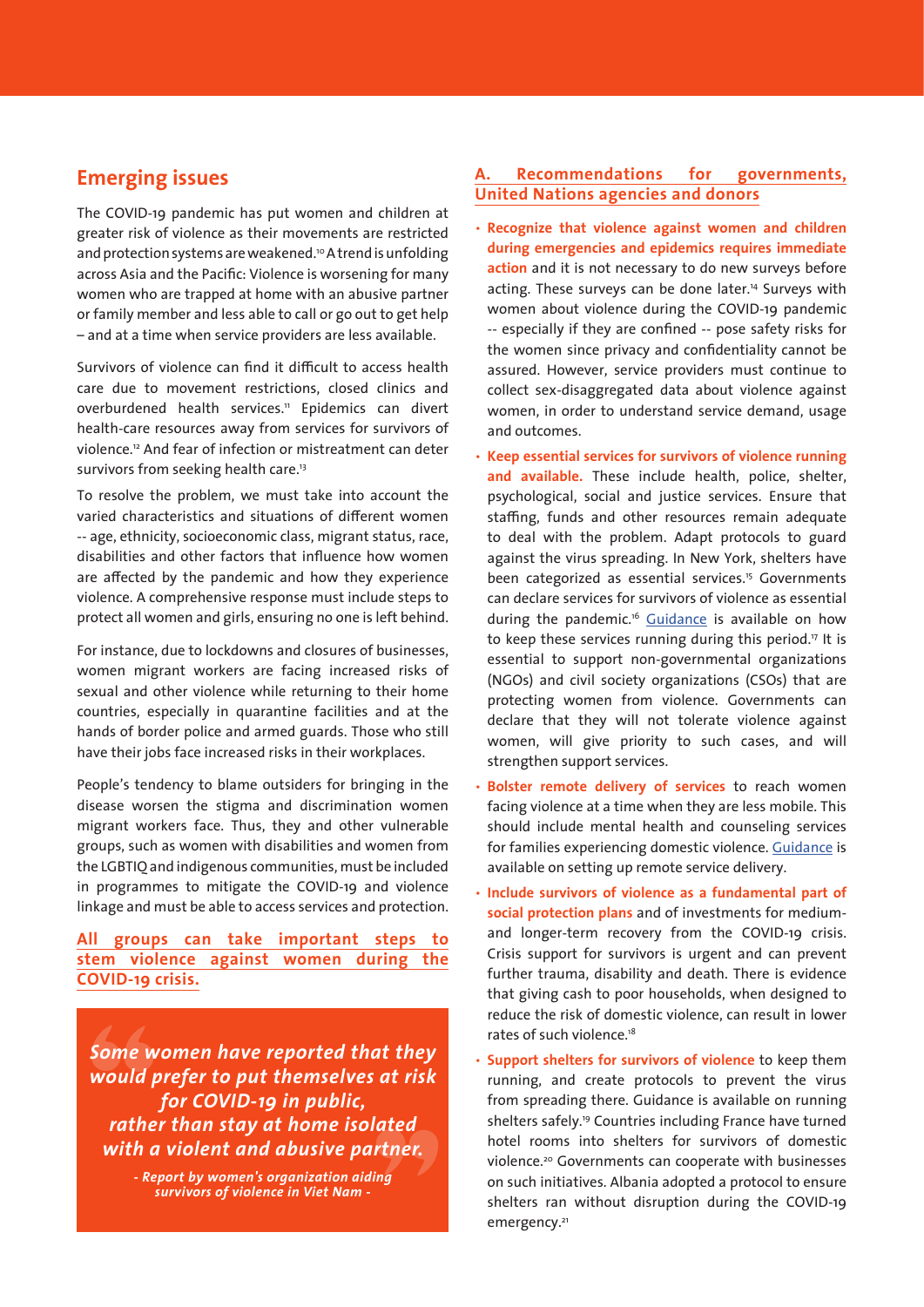- **Support helplines** so that all calls are free of charge and provide mobile phones, phone credits/data, Wi-Fi mobile hotspots, and operational or technology assistance to front-line providers of services to survivors of violence.
- **Improve systems for responding to violence against women during emergencies.** The COVID-19 crisis has exposed gaps in national and local systems. In some countries, helplines for women are being restructured so that they have clear protocols and can provide comprehensive, quality services during the pandemic. Similarly, some countries without a national protocol or task force on ending violence against women are taking steps to address these gaps and better coordinate services, during normal times and emergencies.
- **Use expert guidance on planning for, preventing and responding to violence against women during emergencies.**  The [Inter-Agency Standing Committee Guidelines](https://gbvguidelines.org/en/pocketguide/) offer guidance from many humanitarian groups. Guidance is available on [food security](https://gbvguidelines.org/wp/wp-content/uploads/2015/09/TAG-FSA-08_26_2015.pdf), [shelter](https://gbvguidelines.org/wp/wp-content/uploads/2015/09/TAG-shelter-08-26-2015.pdf), [health](https://gbvguidelines.org/wp/wp-content/uploads/2015/09/TAG-health-08_26_2015.pdf), [protection,](https://gbvguidelines.org/wp/wp-content/uploads/2015/09/TAG-protection-08_26_2015.pdf) [water](https://gbvguidelines.org/wp/wp-content/uploads/2015/09/TAG-wash-08_26_2015.pdf), [sanitation and hygiene](https://gbvguidelines.org/wp/wp-content/uploads/2015/09/TAG-wash-08_26_2015.pdf), [camp coordination and](https://gbvguidelines.org/wp/wp-content/uploads/2015/09/TAG-CCCM-08_26_2015.pdf) [management](https://gbvguidelines.org/wp/wp-content/uploads/2015/09/TAG-CCCM-08_26_2015.pdf), [child protection](https://gbvguidelines.org/wp/wp-content/uploads/2015/09/TAG-child-protection-08_26_2015.pdf), [education](https://gbvguidelines.org/wp/wp-content/uploads/2015/09/TAG-EDUCATION-08_26_2015.pdf), [housing](https://gbvguidelines.org/wp/wp-content/uploads/2015/09/TAG-HLP-08_26_2015.pdf), [land](https://gbvguidelines.org/wp/wp-content/uploads/2015/09/TAG-HLP-08_26_2015.pdf) [and property](https://gbvguidelines.org/wp/wp-content/uploads/2015/09/TAG-HLP-08_26_2015.pdf), [livelihoods](https://gbvguidelines.org/wp/wp-content/uploads/2015/09/TAG-livelihood-08_26_2015.pdf), and [nutrition.](https://gbvguidelines.org/wp/wp-content/uploads/2015/09/TAG-nutrition-08_26_2015.pdf)
- **Support CSOs that are struggling** with shortages of funds, staff and resources as they are overwhelmed by the number and needs of women seeking help during the pandemic. Consult front-line groups, especially CSOs and crisis responders, for quick assessments of the evolving situation and its impacts on violence against women.
- **Integrate the [Protection against Sexual Exploitation and](https://interagencystandingcommittee.org/other/interim-technical-note-protection-sexual-exploitation-and-abuse-psea-during-covid-19-response) [Abuse guidance](https://interagencystandingcommittee.org/other/interim-technical-note-protection-sexual-exploitation-and-abuse-psea-during-covid-19-response) in COVID-19 response plans** developed with partners, including service providers and employers. Everyone should be safe from sexual exploitation and abuse at work or while accessing health, police, and other services. Whether at home or abroad, women should have access to safe and confidential reporting channels and services.

#### **B. Recommendations for civil society organizations and front-line service providers**

- **Tell people about changes in service delivery.** Use websites, social media and news media to keep people up to date on what care facilities and remote services are available. Work with media outlets and opinion leaders to highlight increasing violence against women and girls, and to ensure accurate and ethical coverage of the problem.
- **Adapt services** in order to help women endangered by the movement restrictions due to the pandemic. Use helplines, chat and messaging services to help survivors online. [Guidance](https://www.techsafety.org/digital-services-during-public-health-crises) is available on using technology while guarding the safety, privacy and confidentiality of women who are isolated. Provide remote services in different languages for the benefit of women migrant workers.
- **Adopt a [safety plan](https://www.thehotline.org/help/path-to-safety/) for women experiencing violence during the COVID-19 pandemic**, including those in isolation. Trained service providers can help women stay safe in difficult situations where they cannot access services such as shelters.
- **Use technology solutions:** Online platforms for survivors to get help include [MyPlan](https://www.myplanapp.org/home) in the U.S., [iSafe](https://www.isafe.aut.ac.nz/) in New Zealand, [iCan](https://icanplan4safety.ca/) in Canada, and [SAFE](https://www.safewomen.nl/) in the Netherlands. Where online platforms are not available, text-based networks such as WhatsApp can be used to get women connected when they are physically isolated.
- **Train service providers and front-line workers** to show women escaping domestic violence how to do things such as turning off cloud services, in order to keep their phones digitally secure. [Guidance](https://www.techsafety.org/resources-agencyuse/mobilecomputing-bestpractices) is available for service providers who are using mobile phones for advocacy and services and want to ensure women's safety and confidentiality.
- **Give "[safe phones](https://www.reuters.com/article/health-coronavirus-australia-women/australia-coronavirus-lockdown-pushes-safe-phones-demand-for-women-idUSL8N2BH1ZU)" for emergency calls to women** living in abusive situations.<sup>23</sup> Phone companies can donate them or basic phones can be purchased to give to women.

#### **C. Recommendations for Businesses**

- **Demonstrate commitment to gender equality and ending violence.** Business owners, top executives and managers should declare this commitment and back it up with active support for employees experiencing violence. Sign the [Women's Empowerment Principles](https://www.weps.org/join) and take the needs of women into account in the [businesses' wider](https://asiapacific.unwomen.org/en/digital-library/publications/2020/04/guidance-for-action-gender-sensitive-private-sector-response-to-covid-19) [COVID-19 response and recovery strategy](https://asiapacific.unwomen.org/en/digital-library/publications/2020/04/guidance-for-action-gender-sensitive-private-sector-response-to-covid-19).
- **Investigate whether sexual harassment, violence and exploitation is occurring in workplaces, operations and supply chains.** Ensure that systems are in place to prevent and respond to reports of abuse and harassment. Ensure the safety and confidentiality of employees who report instances. Note the increased risks during the COVID-19 emergency.
- **Support employees who are experiencing domestic violence.** Provide information about where to seek help, and provide leave time if needed. Employers can play unique supportive roles for employees facing violence.
- **Support women's shelters, crisis centres and helplines for survivors of violence.** Businesses can donate their business services such as hotel rooms to shelter survivors, free calls to helplines, advertising space for crisis services; supplies such as mobile phones, clothing, cash or vouchers; give technology help for shifting to web, text and remote crisis support services; and help fund service providers so they can maintain or expand services during the COVID-19 emergency.